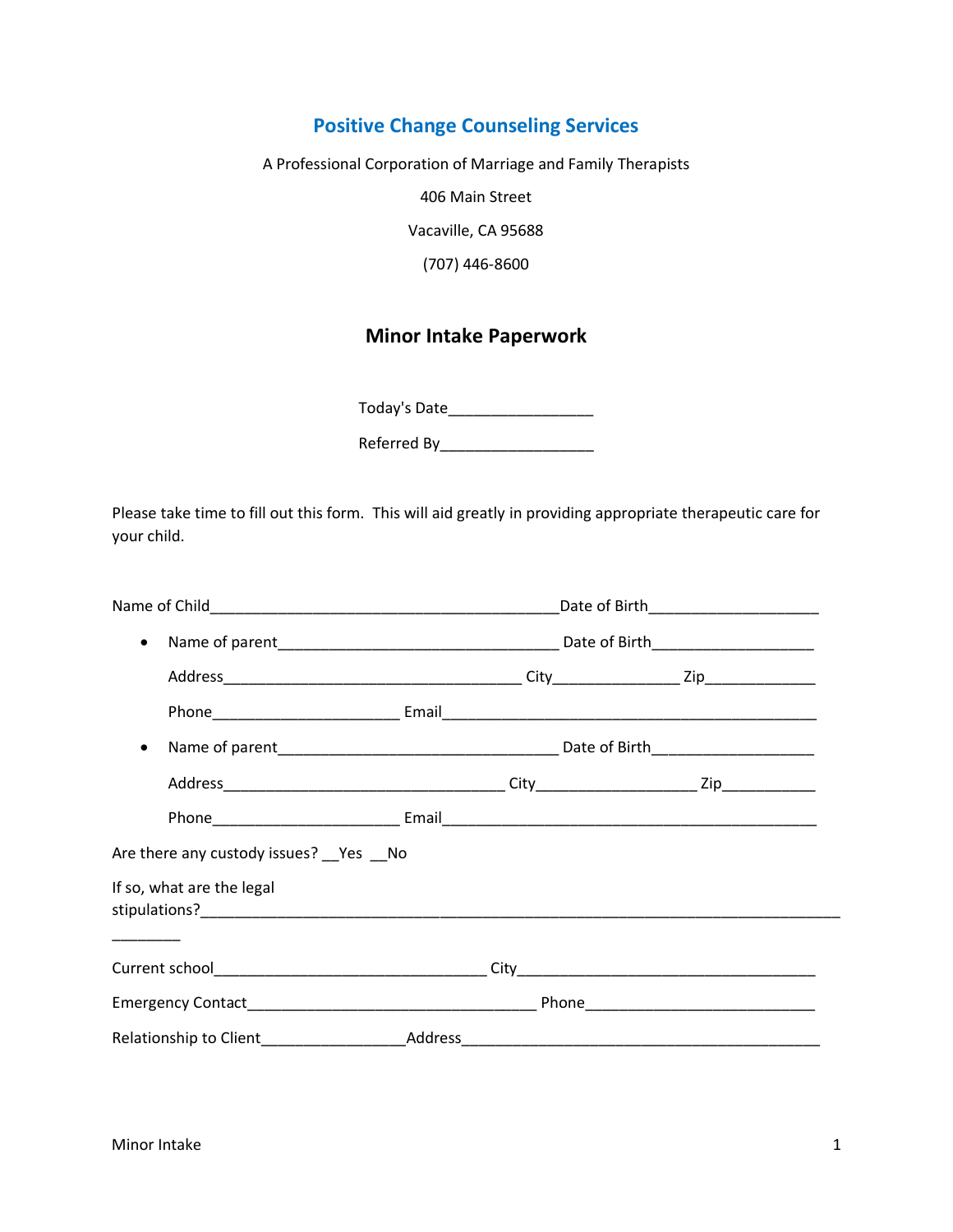### **Current Living Situation**

Please circle which of the following best describes your child's living situation.

| Rent apartment | Shelter                      |
|----------------|------------------------------|
| Rent house     | <b>Homeless</b>              |
| Own house      | Group home                   |
| Foster care    | <b>Residential treatment</b> |

#### **Support System**

List the household members living in your child's home.

| Name | Age | Relationship to you |
|------|-----|---------------------|
| Name | Age | Relationship to you |
| Name | Age | Relationship to you |
| Name | Age | Relationship to you |
| Name | Age | Relationship to you |
| Name | Age | Relationship to you |
| Name | Age | Relationship to you |

List important friends, family members or relatives living outside of your child's home.

| Name | Age | Relationship to you     |
|------|-----|-------------------------|
| Name | Age | Relationship to you     |
| Name | Age | Relationship to you     |
| Name | Age | Relationship to you____ |
| Name | Age | Relationship to you     |
| Name | Age | Relationship to you     |
| Name | Age | Relationship to you     |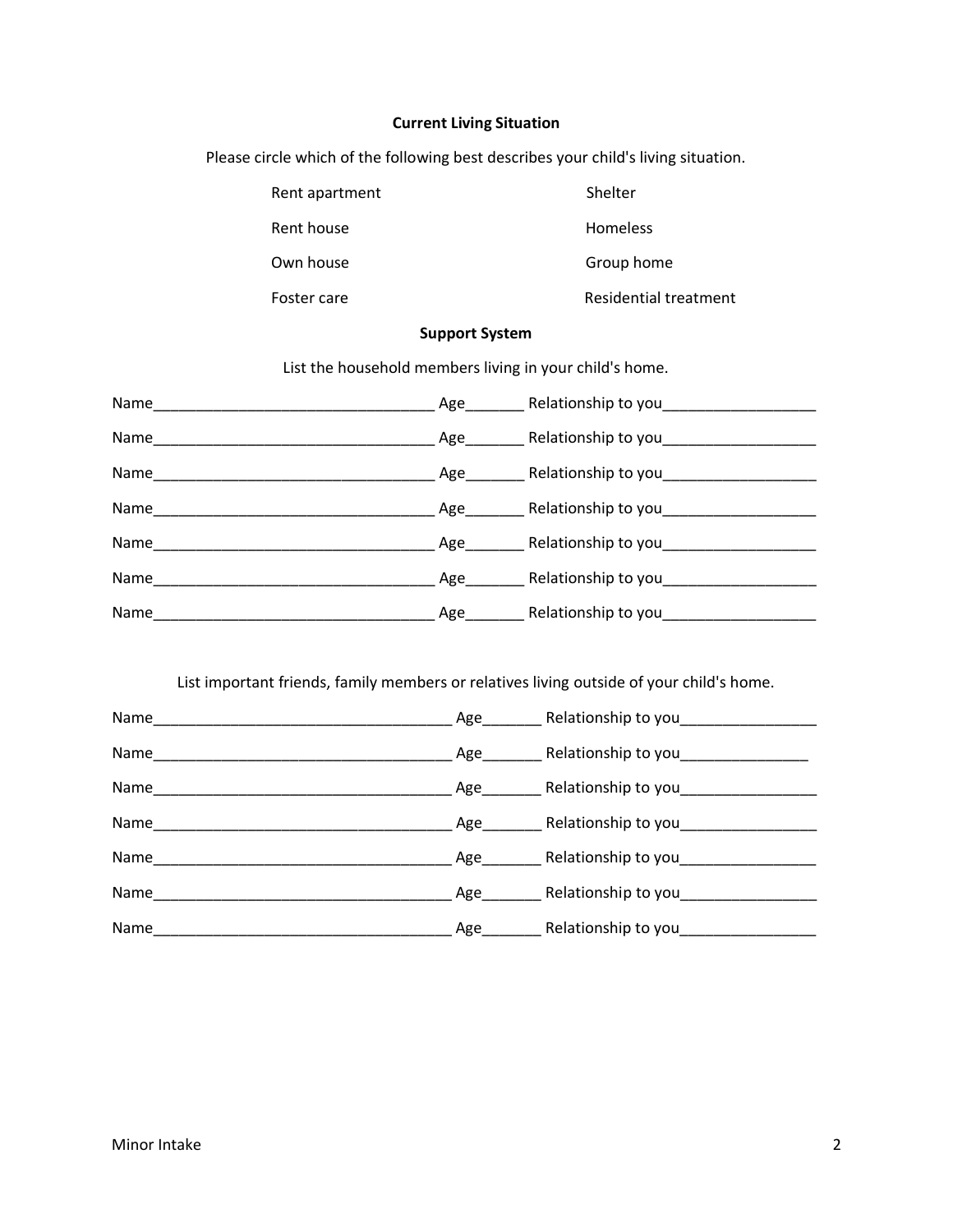## **Areas of Concern**

What issues/concerns cause you to seek treatment for your child? Please describe.

|                                               | ,我们也不能在这里的人,我们也不能在这里的人,我们也不能在这里的人,我们也不能在这里的人,我们也不能在这里的人,我们也不能在这里的人,我们也不能在这里的人,我们                                                                                                       |
|-----------------------------------------------|----------------------------------------------------------------------------------------------------------------------------------------------------------------------------------------|
| When did the problems                         |                                                                                                                                                                                        |
|                                               |                                                                                                                                                                                        |
|                                               | What would you like your child to achieve in therapy?                                                                                                                                  |
|                                               |                                                                                                                                                                                        |
|                                               |                                                                                                                                                                                        |
|                                               | <u> 1989 - Johann Stoff, deutscher Stoff, der Stoff, der Stoff, der Stoff, der Stoff, der Stoff, der Stoff, der S</u><br>Do you have any concerns or fears about therapy? __ Yes __ No |
|                                               |                                                                                                                                                                                        |
| If yes, please describe                       |                                                                                                                                                                                        |
|                                               |                                                                                                                                                                                        |
|                                               | <b>Psychological History</b>                                                                                                                                                           |
|                                               |                                                                                                                                                                                        |
|                                               |                                                                                                                                                                                        |
| What was helpful/not helpful about            |                                                                                                                                                                                        |
|                                               |                                                                                                                                                                                        |
|                                               |                                                                                                                                                                                        |
|                                               |                                                                                                                                                                                        |
| Has your child ever had suicidal or homicidal |                                                                                                                                                                                        |
| Thoughts?____________<br>$\bullet$            |                                                                                                                                                                                        |
| Attempts?<br>$\bullet$                        |                                                                                                                                                                                        |
|                                               | Has your child been hospitalized for mental or emotional problems? __ Yes __ No<br>If so,                                                                                              |
|                                               |                                                                                                                                                                                        |
| When?<br>$\bullet$                            |                                                                                                                                                                                        |
|                                               |                                                                                                                                                                                        |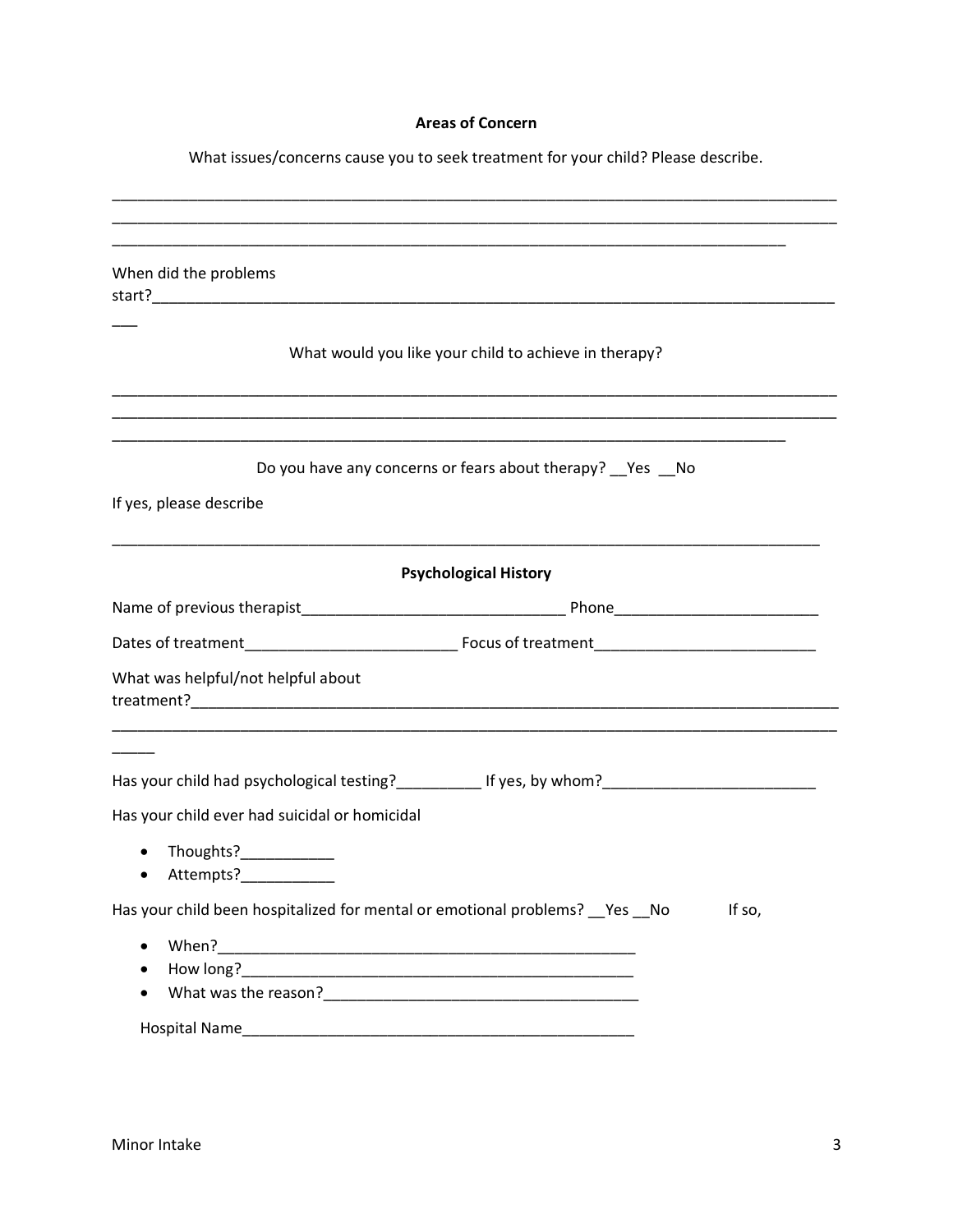#### **Current Medications**

|           |  |                                                                                      | _Phone________________________                                                                         |
|-----------|--|--------------------------------------------------------------------------------------|--------------------------------------------------------------------------------------------------------|
|           |  |                                                                                      |                                                                                                        |
|           |  |                                                                                      | Start Date________________ Prescribed by____________________________Phone__________________________    |
|           |  |                                                                                      |                                                                                                        |
|           |  |                                                                                      | Start Date________________ Prescribed by_____________________________Phone_________________________    |
|           |  |                                                                                      |                                                                                                        |
|           |  |                                                                                      | Start Date________________ Prescribed by_____________________________Phone_________________________    |
|           |  | <b>Medical History</b><br>Has your child ever been diagnosed with a serious illness? |                                                                                                        |
|           |  |                                                                                      |                                                                                                        |
|           |  |                                                                                      |                                                                                                        |
|           |  |                                                                                      |                                                                                                        |
|           |  |                                                                                      | Is your child experiencing any medical/physical symptoms you attribute to emotional, or stress-related |
|           |  | Are you concerned your child is using alcohol or drugs? Ves No                       |                                                                                                        |
| If yes,   |  |                                                                                      |                                                                                                        |
| $\bullet$ |  |                                                                                      |                                                                                                        |
| $\bullet$ |  |                                                                                      |                                                                                                        |
| $\bullet$ |  |                                                                                      |                                                                                                        |
|           |  |                                                                                      |                                                                                                        |

### **Family of Origin History**

\_\_\_\_\_\_\_\_\_\_\_\_\_\_\_\_\_\_\_\_\_\_\_\_\_\_\_\_\_\_\_\_\_\_\_\_\_\_\_\_\_\_\_\_\_\_\_\_\_\_\_\_\_\_\_\_\_\_\_\_\_\_\_\_\_\_\_\_\_\_\_\_\_\_\_\_\_\_\_\_\_\_\_\_\_ \_\_\_\_\_\_\_\_\_\_\_\_\_\_\_\_\_\_\_\_\_\_\_\_\_\_\_\_\_\_\_\_\_\_\_\_\_\_\_\_\_\_\_\_\_\_\_\_\_\_\_\_\_\_\_\_\_\_\_\_\_\_\_\_\_\_\_\_\_\_\_\_\_\_\_\_\_\_\_\_\_\_\_\_\_

\_\_\_\_\_\_\_\_\_\_\_\_\_\_\_\_\_\_\_\_\_\_\_\_\_\_\_\_\_\_\_\_\_\_\_\_\_\_\_\_\_\_\_\_\_\_\_\_\_\_\_\_\_\_\_\_\_\_\_\_\_\_\_\_\_\_\_\_\_\_\_\_\_\_\_\_\_\_\_\_\_\_\_\_\_

\_\_\_\_\_\_\_\_\_\_\_\_\_\_\_\_\_\_\_\_\_\_\_\_\_\_\_\_\_\_\_\_\_\_\_\_\_\_\_\_\_\_\_\_\_\_\_\_\_\_\_\_\_\_\_\_\_\_\_\_\_\_\_\_\_\_\_\_\_\_\_\_\_\_\_\_\_\_\_

\_\_\_\_\_\_\_\_\_\_\_\_\_\_\_\_\_\_\_\_\_\_\_\_\_\_\_\_\_\_\_\_\_\_\_\_\_\_\_\_\_\_\_\_\_\_\_\_\_\_\_\_\_\_\_\_\_\_\_\_\_\_\_\_\_\_\_\_\_\_\_\_\_\_\_\_\_\_\_

\_\_\_\_\_\_\_\_\_\_\_\_\_\_\_\_\_\_\_\_\_\_\_\_\_\_\_\_\_\_\_\_\_\_\_\_\_\_\_\_\_\_\_\_\_\_\_\_\_\_\_\_\_\_\_\_\_\_\_\_\_\_\_\_\_\_\_\_\_\_\_\_\_\_\_\_\_\_\_\_\_\_\_\_\_

Description of your child's relationship with Mother.

Description of your child's relationship with Father.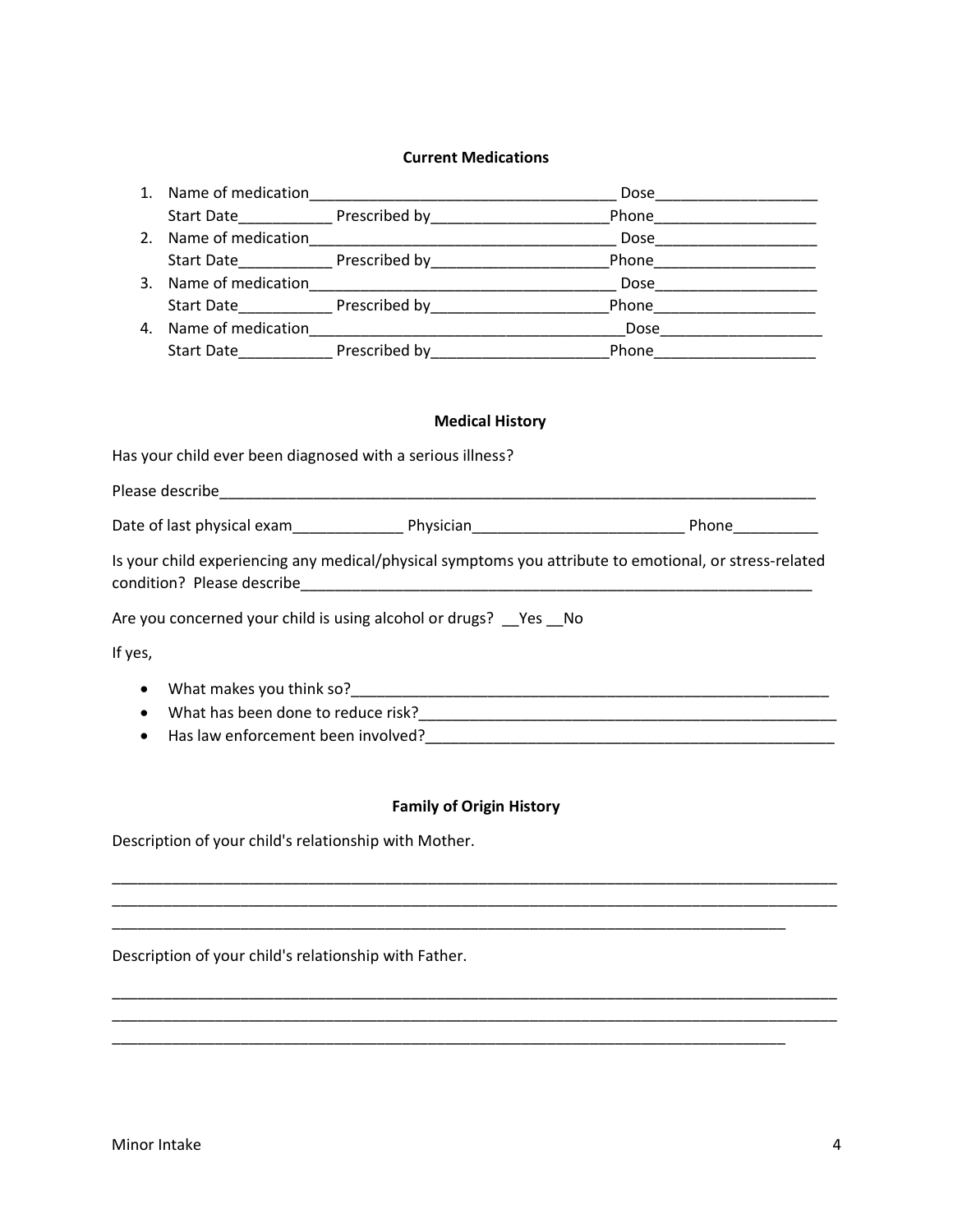Please describe your child's experience

| At home                                                                |                                                                             |                      |  |  |
|------------------------------------------------------------------------|-----------------------------------------------------------------------------|----------------------|--|--|
| At school                                                              |                                                                             |                      |  |  |
| Has your child ever subjected to abuse? __ Yes __ No                   |                                                                             |                      |  |  |
|                                                                        | If yes, please describe verbal, bullying, physical, and/or emotional abuse. |                      |  |  |
| Has your child ever been a victim of a violent crime? Please describe. |                                                                             |                      |  |  |
|                                                                        |                                                                             |                      |  |  |
|                                                                        | <b>Early Development</b>                                                    |                      |  |  |
| Were there birthing complications? ___ Yes __ No                       |                                                                             |                      |  |  |
|                                                                        |                                                                             |                      |  |  |
| Was the baby unwanted by either parent? __ Yes __ No                   |                                                                             |                      |  |  |
|                                                                        | Please check any issue that applied to your child in the early years.       |                      |  |  |
| Bed wetting                                                            | Mead banging The Cooking                                                    |                      |  |  |
| Sleeping problems                                                      | Grind teeth                                                                 | Avoid eye contact    |  |  |
| Feeding problems                                                       | Flapping hands/twirling fingers                                             | Using "I" properly   |  |  |
| Focus on spinning objects                                              | Seeming in own world                                                        | __Tantrums           |  |  |
| Over cautious                                                          | Fearful                                                                     | Avoid new situations |  |  |
| Accident prone                                                         | Lack of ability to focus                                                    | Poor coordination    |  |  |
| Avoid new people                                                       | Depressed mood                                                              | Nail biting          |  |  |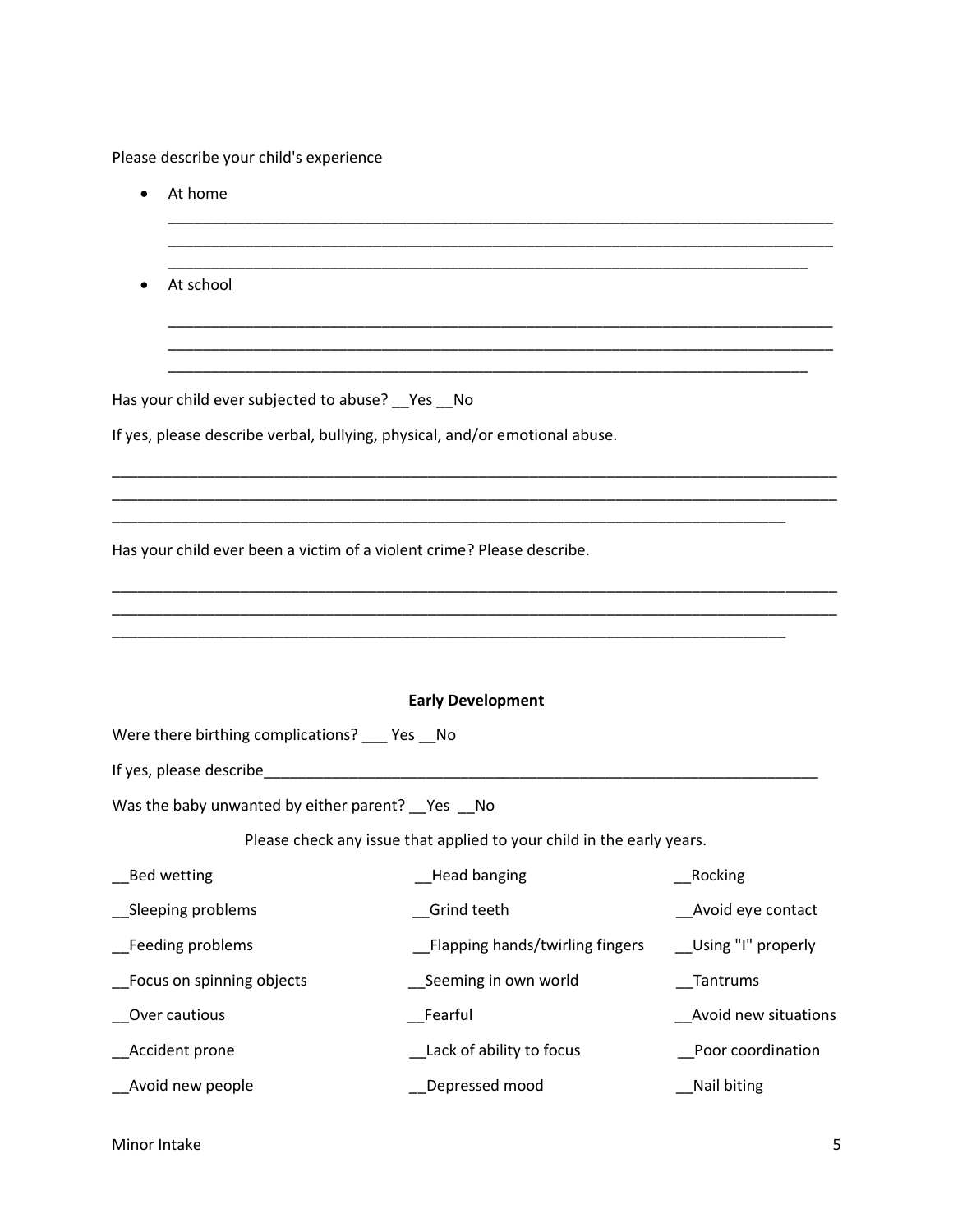# Check any task your child did NOT accomplish at normal age.

| Crawl                                                           | Dress self             | Tie shoes        |
|-----------------------------------------------------------------|------------------------|------------------|
| __Walk                                                          | Ride a bike            | First word       |
| Feed self                                                       | _Three word sentence   | _Toilet training |
| __Write legibly                                                 | _Manipulate small toys | _Puzzles         |
| How was your child disciplined by each                          |                        |                  |
| Were there times discipline got out of control? __ Yes __ No    |                        |                  |
|                                                                 | <b>Academics</b>       |                  |
| Age of child when entered school                                |                        |                  |
| How did your child react to separating from caregivers to go to |                        |                  |
|                                                                 | Grades                 |                  |
|                                                                 |                        |                  |
| ٠                                                               |                        |                  |
| ٠                                                               |                        |                  |
|                                                                 | Identified problems    |                  |
| Has your child been in trouble at school? __ Yes                | No                     |                  |
| If yes,                                                         |                        |                  |
| Please describe<br>$\bullet$                                    |                        |                  |
| When did they begin?                                            |                        |                  |
| What has been done to help?                                     |                        |                  |
| Does your child have an IEP in place? __ Yes __ No              |                        |                  |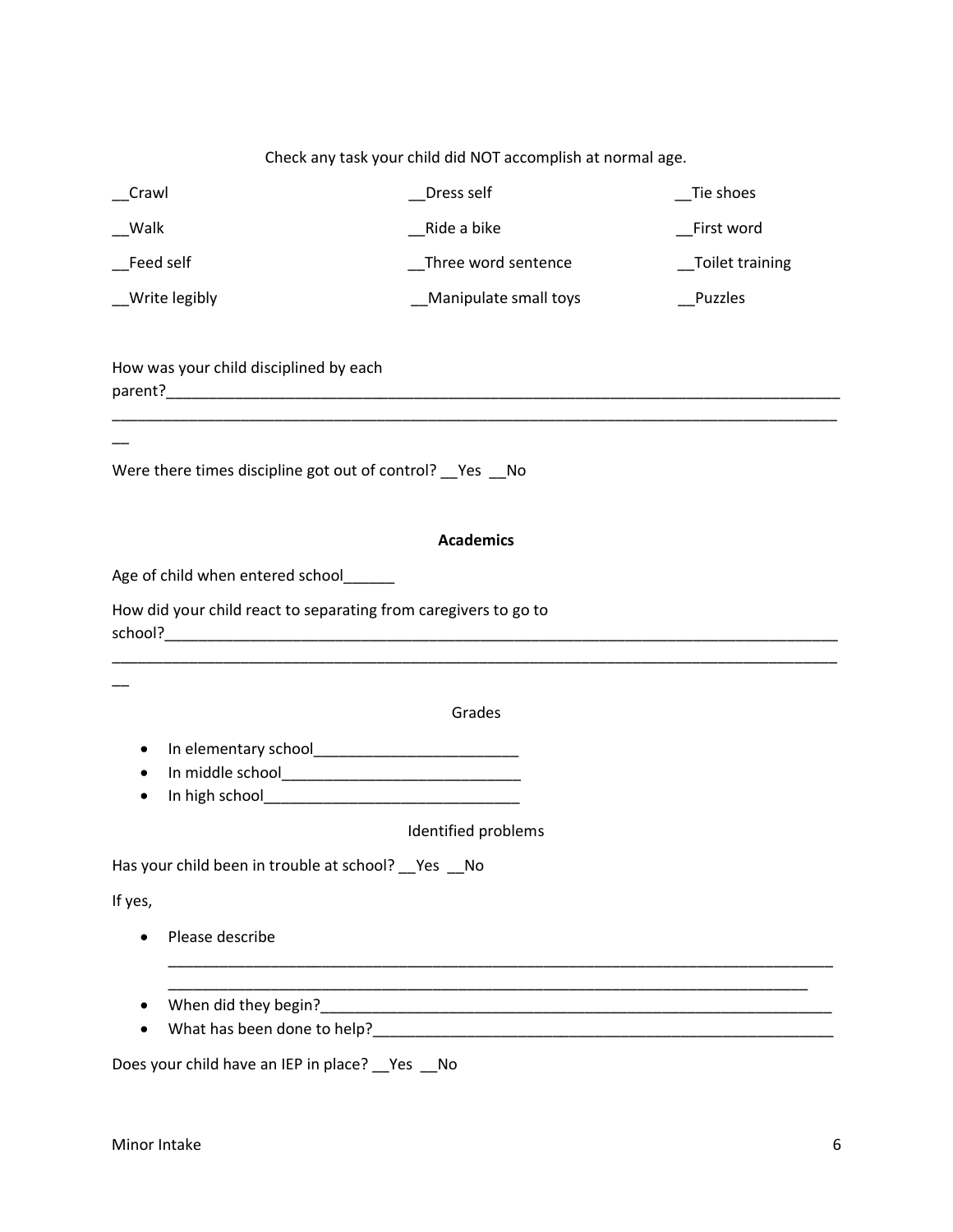#### **Other Information**

| Spiritual identity/Orientation                                          |
|-------------------------------------------------------------------------|
| Interests/Hobbies                                                       |
| Has Child Protective Services ever been involved? Yes No                |
| Is your child involved with legal problems? Yes No<br>If yes, for what? |

#### **Areas of Concern**

Please check any areas you are concerned about. Check all that apply.

| Depression         | Strange behaviors       | Lack of friends          |
|--------------------|-------------------------|--------------------------|
| $C$ rying a lot    | Paranoia                | Avoid others             |
| Sexual abuse       | Destroy things          | Lack of attention        |
| Obsessive thoughts | Learning difficulties   | Stealing                 |
| _Anxiety           | Promiscuity             | Panic attacks            |
| Physical abuse     | Hopelessness            | Self injurious behaviors |
| Obsessive thoughts | Suicidal thoughts/plans | Vandalism                |
| Hot temper         | Odd beliefs             | <b>Fire setting</b>      |
| Gambling           | Substance use           | Violence                 |
| Nightmares         | Hyperactivity           | Physical problems        |
| _Worry excessively | Perfectionist           | Weight loss              |